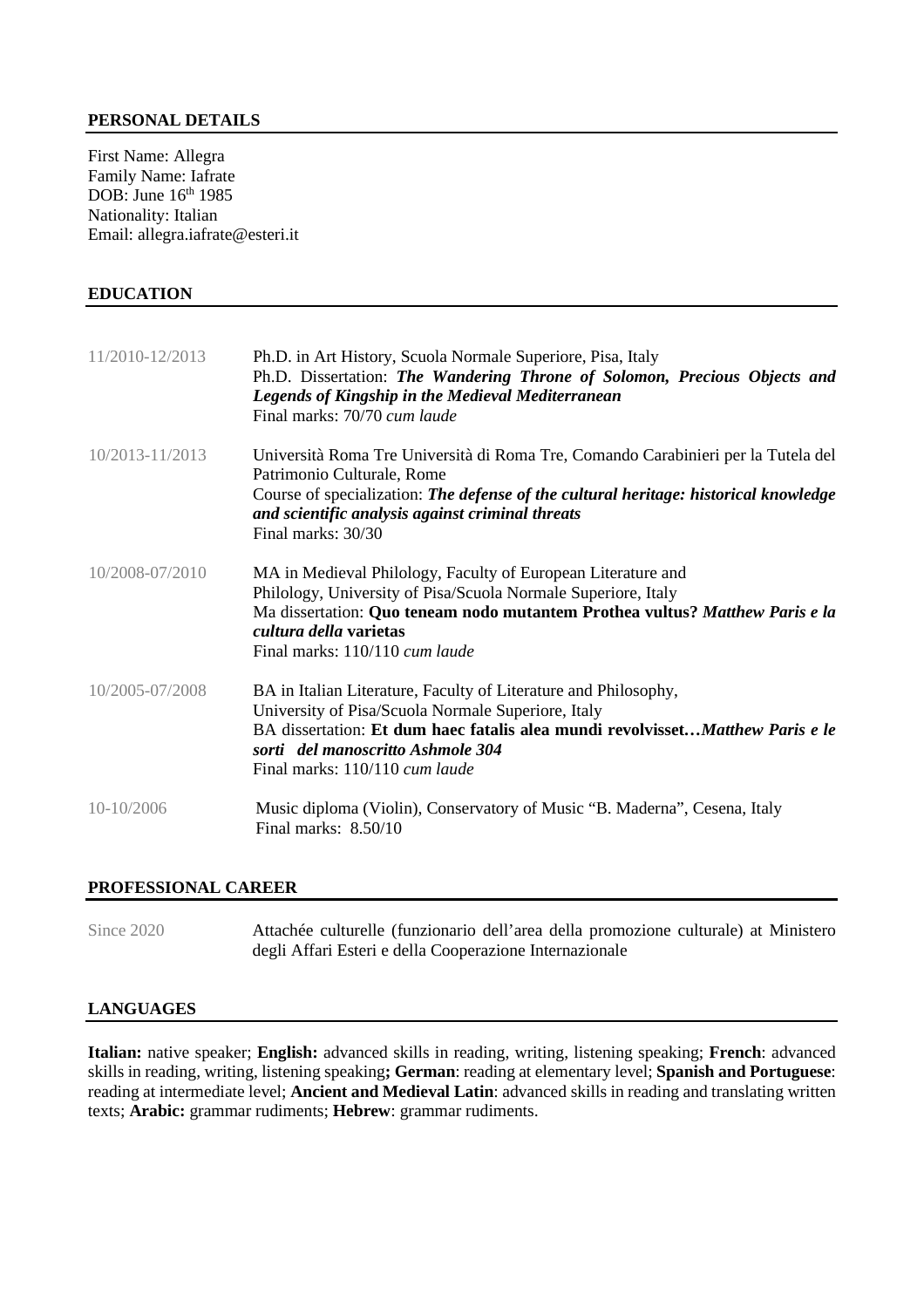# **ACADEMIC AND STUDY GRANTS**

| 10/2019-10/2019 | Post-doctoral fellowship, Masaryk University, Brno, with prof. Ivan Foletti                                                                        |
|-----------------|----------------------------------------------------------------------------------------------------------------------------------------------------|
| 10/2018-09/2019 | Post-doctoral fellowship Iris-Scripta PSL, Paris, France, with prof. Andréas Stauder                                                               |
| 09/2014-02/2015 | Post-doctoral fellowship, Kunsthistorisches Institut, Florence – Max Planck Institut,<br>with prof. Gerhard Wolf                                   |
| 09/2015-03/2017 | Post-doctoral fellowship, Kunsthistorisches Institut, Florence - Max Planck Institut,<br>with prof. Gerhard Wolf                                   |
| 2012-2015       | Member of the research group Certissima signa: manoscritti astronomici illustrate,<br>Scuola Normale Superiore, Pisa, Italy, with Dr. Anna Santoni |
| 02/2012-02/2013 | Fellowship, American Academy, Rome, Italy, with prof. Kimberly Bowes                                                                               |
| 09/2011-12/2011 | Fellowship, Warburg Institute, London, UK, with prof. Charles Burnett                                                                              |
| 09/2004-06/2005 | Kemper Scholarship, Phillips Academy, Andover (MA), USA                                                                                            |
| 08/2002-11/2002 | Intercultura Scholarship, Vancouver, Canada                                                                                                        |

# **ACADEMIC AWARDS**

| 2018 | 1st place to the admission process to the I Cycle of the Course "Scuola del<br>Patrimonio", promoted by the Scuola dei beni e delle attività culturali, Rome (not<br>attended due to logistical incompatibility) |
|------|------------------------------------------------------------------------------------------------------------------------------------------------------------------------------------------------------------------|
| 2014 | Award of the "Prix Marc de Montalembert", Institut National d'Histoire de l'Art<br>(Paris) and Fondation Marc de Montalembert (Rhodes)                                                                           |
| 2004 | Honourable Mention, "Youth Academic Awards", Rotary Club, Bologna                                                                                                                                                |
| 2003 | 1 <sup>st</sup> place, XV edition, "Latinus Ludus", contest of Latin translation, Mondaino<br>(Rimini)                                                                                                           |
| 2001 | 3 <sup>rd</sup> place, XII edition, "Latinus Ludus", contest of Latin translation, Mondaino<br>(Rimini)                                                                                                          |

# **TEACHING ACTIVITY**

| $02 - 05/2019$ | Lorenzo de' Medici Institute-Florence, course on "Art History 1" (45 hours during the<br>spring semester)    |
|----------------|--------------------------------------------------------------------------------------------------------------|
| $09 - 11/2018$ | European Academy of Florence, accompanying instructor and chaperon during field<br>trips (16 hours in total) |